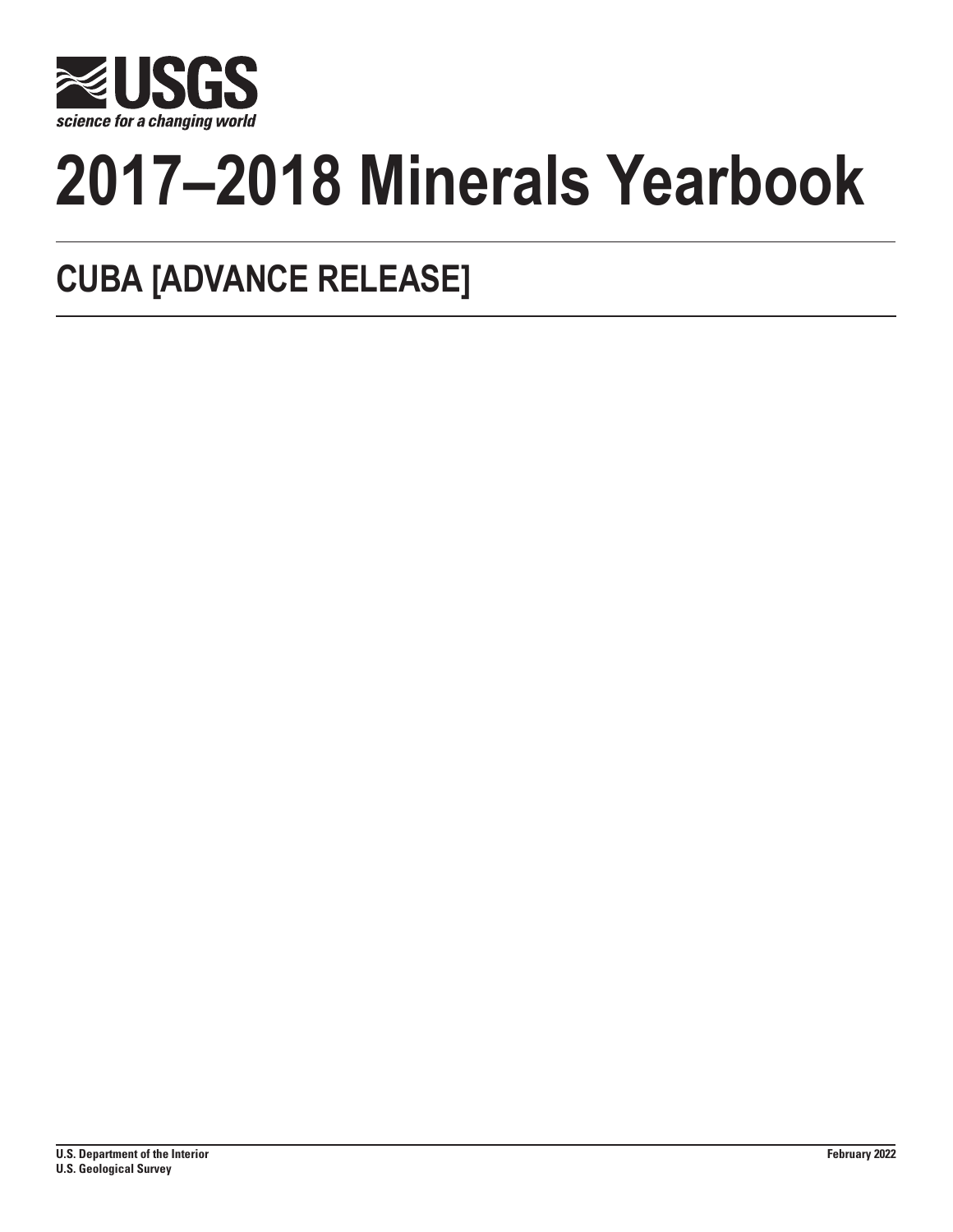## **The Mineral Industry of Cuba**

### By Yadira Soto-Viruet

#### **Note: In this chapter, information for 2017 is followed by information for 2018.**

Cuba's mineral industry continued to be dominated by the production of nickel and cobalt. In 2017, the country was estimated to rank fourth among the world's leading producers of cobalt (as a byproduct of nickel processing). Other mineral commodities produced in the country included bentonite, cement, feldspar, gypsum, kaolin, lead, lime, limestone, marble, salt, silica sand, raw steel, sulfuric acid, zeolites, and zinc. Cuba also produced crude petroleum, natural gas, and petroleum refinery products. Identified mineral resources in the country included metallic minerals, such as chromium, copper, gold, iron, manganese, silver, and tungsten, and industrial minerals, such as asbestos, barite, basalt, clay, kyanite, gabbro, garnet, graphite, magnesite, mica, olivine, phosphate rock, quartz, quartz sand, quartzite, and semiprecious stones. During the year, the Empresa Mixta Minera del Caribe (Emincar) began operations at the Castellanos lead and zinc mine, which was the first new mining project in the country in more than 20 years (Ministerio del Comercio Exterior y la Inversión Extranjera, 2018, p. 197; Trafigura Group Pte. Ltd., 2018, p. 30; Oficina Nacional de Estadística e Información, 2019a, p. 1; Shedd, 2019).

Cuba's slow economic growth over the past year was attributed in part to the inability to secure crude petroleum from Venezuela. Venezuela's crude petroleum supply was greatly reduced owing to that country's economic and political crisis. In 2016 (the latest year for which data were available), crude petroleum imports from Petróleos de Venezuela S.A. (PDVSA) decreased by about 55% compared with those of 2011. The Government-owned Union Cuba-Petróleo (CUPET) was responsible for exploring for, producing, refining, and marketing the country's petroleum and refinery products. Cuba's proven crude petroleum reserves were estimated to be 124 million barrels, and its natural gas reserves were estimated to be 70.8 billion cubic meters (U.S. Energy Information Administration, 2016; Petróleos de Venezuela S.A., 2017, p. 75; Oficina Nacional de Estadística e Información, 2018c, p. 8, 11–15, 18; U.S. Central Intelligence Agency, 2020).

#### **Minerals in the National Economy**

In 2017, Cuba's real gross domestic product (GDP) increased by 1.8% compared with that of 2016. The increase was attributed to an increase in the agriculture, construction, and tourism sectors. The country's economy, however, was affected by Hurricane Irma, as well as the continued economic and political crisis in Venezuela. The mining and quarrying sector made up less than 1% of the total GDP and less than 1% of total employment. Employment in the mining and quarrying sector decreased to 21,800 workers in 2017 from 22,000 workers in 2016. During the year, about 315 enterprises operated in the industrial manufacturing sector and about 20 enterprises operated in the mining and quarrying sector (Economic Commission for

Latin America and the Caribbean, 2018, p. 1, 4; Oficina Nacional de Estadística e Información, 2018a, p. 12; 2018b, p. 7).

According to the Portfolio of Opportunities for Foreign Investment 2018–2019, published by the Ministerio del Comercio Exterior y la Inversión Extranjera (Ministry of Foreign Trade and Investment), in 2017, the most significant sectors of foreign capital investment were the energy and mining, industrial manufacturing, and tourism sectors. In the mining sector, the country offered foreign investment opportunities for prospecting, exploration, mining, and commercialization of such metals as copper, gold, lead, silver, tungsten, and zinc, and of such industrial minerals as kaolin and mica. Concession areas included the regions of Central Cuba (9 prospects for copper, gold, lead, silver, and zinc), Ciego-Camagüey-Tunas (14 prospects for copper, gold, lead, silver, and zinc), Holguin and Macizo Sagua-Baracoa (12 prospects for chromite, copper, gold, lead, silver, and zinc), Sierra Maestra (10 prospects for copper, gold, lead, silver, and zinc), and the Special Municipality of the Isle of Youth (8 prospects for kaolin, mica, and tungsten). In the energy sector, Cuba offered joint ventures in petroleum extraction from onshore and offshore fields, including 49 offshore blocks located in Cuba's Exclusive Economic Zone in the Gulf of Mexico; 19 onshore blocks available throughout the country; and 8 shallow-water blocks located in the Provinces of Artemisa, Camaguey, Ciego de Avila, Granma, Matanzas, Mayabeque, Pinar del Rio, Sancti Spiritus, and Villa Clara (Ministerio del Comercio Exterior y la Inversión Extranjera, 2018, p. 12–13, 180–183, 197–219; 2019, p. 16).

#### **Government Policies and Programs**

Cuba's mining sector is regulated by the Ley de Minas [Mining Law] (law No. 76 of 1994), which establishes the country's mining policy and legal regulations for mineral resources. The Ministerio de Energía y Minas [Ministry of Energy and Mines] (Law Decree No. 301) is the entity responsible for establishing Government policy for the energy and mining sectors. The Ley de Inversión Extranjera [Law of Foreign Investment] (law No. 118) establishes the legal framework for foreign investment in the country (Gaceta Oficial de la República de Cuba, 2014, p. 177–178).

#### **Production**

In 2017, sulfuric acid production increased by 71% to 913,000 metric tons (t); bentonite, by 51% to 589 t; unspecified silica sand, by 16% to 22,000 t; estimated nickel ammoniacal liquor precipitate, by 16% to 740 t; and gypsum, by 15% to 85,000 t. The production of several petroleum refinery products also increased during the year, including kerosene, by 67%; liquefied petroleum gas, by 50%; naphtha, by 38%;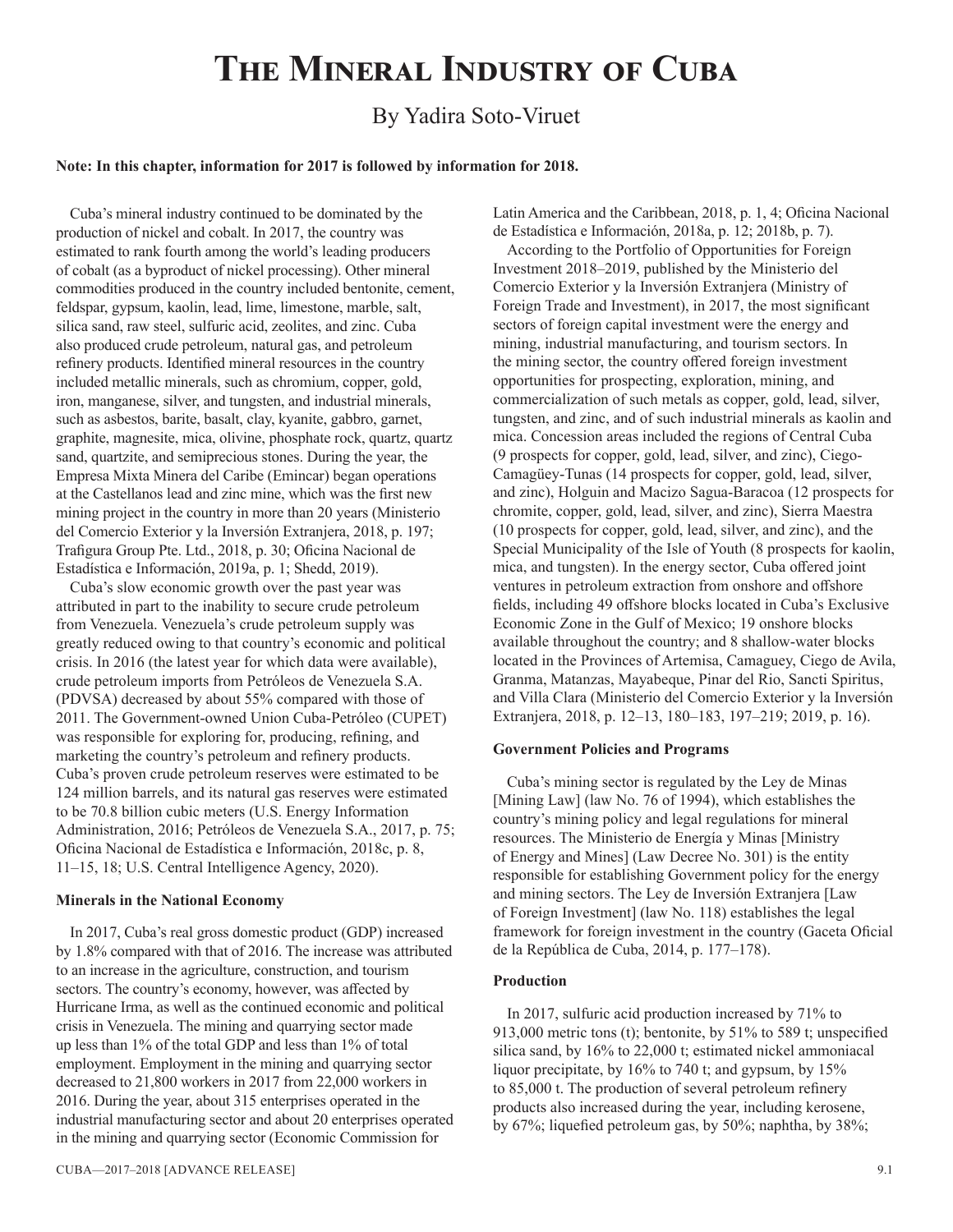and fuel oil, by 13%. Kaolin production decreased by 40% to 1,500 t, and natural gas, by 11% to 1.1 billion cubic meters. The production of certain petroleum refinery products, such as petroleum coke and gasoline, decreased by 80% and 25%, respectively. Data on mineral production are in table 1.

#### **Structure of the Mineral Industry**

Emincar, a joint venture between Government-owned Geominera S.A. (51%) and Trafigura Group Pte. Ltd. of Singapore (49%), began operations at the Castellanos Mine. Nickel and cobalt were produced in the country by Governmentowned Empresa Niquelífera Ernesto Che Guevara and by Moa Nickel S.A. [a 50–50 joint venture between Sherritt International Corp. of Canada (Sherritt) and the Government]. Sherritt also held 100% working interests in productionsharing contracts (PSCs) with CUPET, including for the Puerto Escondido and Yumuri oilfields, to produce crude petroleum and natural gas. Sherritt reported that the terms of the original PSC for Varadero West (Block II) expired in November and that the PSC was returned to Government ownership (Sherritt International Corp., 2018a, p. 5, 22; Trafigura Group Pte. Ltd., 2018, p. 30). Table 2 is a list of major mineral industry facilities.

In August, CUPET acquired full ownership of the Camilo Cienfuegos petroleum refinery, of which PDVSA had held a 49% interest. Cienfuegos was revived in 2007, in a joint venture between CUPET (51% interest) and PDVSA, and was processing only Venezuelan crude petroleum. The refinery, located in Cienfuegos Province, had the capacity to produce about 65,000 barrels per day (bbl/d). The country also produced petroleum refinery products at the Hermanos Díaz, the Nico López, and the Sergio Soto refineries, all of which were owned by CUPET (U.S. Energy Information Administration, 2016; Diario de Cuba, 2017; Marsh and Parraga, 2017).

#### **Mineral Trade**

In 2017, the total value of Cuba's exports was about \$96 million<sup>1</sup> compared with about \$100 million in 2016. Mining products accounted for 26% of Cuba's total exports compared with 20% in 2016. The country's major export partners were, in order of export value, Canada (which received 19% of Cuba's exports), Venezuela (16%), China (15%), and Spain (9%). The total value of Cuba's imports was \$407 million in 2017 compared with \$444 million in 2016. Venezuela, which supplied 18% of the Cuba's total imports, continued to be the country's major import partner (Oficina Nacional de Estadística e Información, 2018c, p. 8, 11–15, 18; 2019d, p. 12, 14–15, 17).

#### **Commodity Review**

#### *Metals*

**Cobalt and Nickel.**—Moa Nickel mined and processed mixed sulfides containing nickel and cobalt at its facilities in Holguin Province. The mixed sulfides from Moa Nickel were transported by ocean freight to Canada and then by rail to Sherritt's refining facilities in Fort Saskatchewan, Alberta, Canada. Moa Nickel operations included Central Moa (Camarioca Norte, Camarioca Sur, Limestone Mud, Moa Occidental, Moa Oriental, Playa La Vaca-Zona Septentrional II, and Yagrumaje Oeste concessions) and Eastern Satellites projects (Cantarrana, La Delta, and Santa Teresita concessions), which covered a total area of 12,508 hectares. As of December 31, total proven and probable reserves at the Central Moa and the Eastern Satellites projects were reported as 56.83 million metric tons (Mt) at average grades of 1.15% nickel and 0.12% cobalt. In 2017, total production of finished nickel and cobalt was 31,523 t and 3,601 t, respectively. Sherritt expected to produce about 31,500 t of nickel and 3,500 t of cobalt in 2018. In September, the company fully commissioned its third sulfuric acid plant, which was completed in 2016, and had the capacity to produce 2,000 metric tons per day of sulfuric acid. Sherritt reported that, with the startup of the plant, it was no longer necessary to purchase sulfuric acid to support the Moa Nickel operations (Sherritt International Corp., 2018a, p. 1, 5, 17–18, 90; 2018b, p. 41).

**Lead and Zinc.**—In 2017, Emincar began operations at its Castellanos lead and zinc mine, which was located in Minas de Matahambre, Pinar del Rio Province. The Castellanos Mine had the capacity to produce  $100,000$  metric tons per year (t/yr) of zinc concentrate and 50,000 t/yr of lead concentrate and had an estimated mine life of 22 years. At yearend, the company also commissioned its 1-million-metric-ton-per-year processing plant located at the Castellanos facility (Trafigura Group Pte. Ltd., 2018, p. 30).

#### *Mineral Fuels*

**Petroleum.**—During the year, PJSC Rosneft Oil Co. (Rosneft) of Russia signed an agreement with the Government of Cuba to supply crude petroleum and diesel fuel to the country. Cuba received the first delivery of 250,000 barrels of refined products from Rosneft in May. In October, Rosneft announced plans to develop a cooperative arrangement with the Government of Cuba. The parties discussed additional crude petroleum supplies and refined petroleum products, joint production projects, and cooperation for the modernization of the Cienfuegos refinery; however, details concerning the progress of this cooperation were not available (Adams, 2017; Frank, 2017; PJSC Rosneft Oil Co., 2017; Soldatkin and Tsvetkova, 2017).

In 2017, Sherritt's share of the petroleum produced from the Puerto Escondido and Yumuri oilfields (based on the gross working interest) was 13,479 bbl/d compared with 15,452 bbl/d (revised) in 2016, which was a decrease of 13%. The terms of the original PSC for the Puerto Escondido and Yumuri fields, which were set to expire in March 2018, were extended on new contract terms until March 2021. Sherritt also held 100% working interests in PSCs with CUPET for Block 8A and Block 10, which were in the exploration phase. Block 8A was located in Central Cuba and Block 10 was located on the northern coast of Cuba. In February, the company completed the Block 10 exploration well; however, the well did not reach its intended target because of unexpected geologic complexities resulting in wellbore instability. In August, Sherritt began

<sup>1</sup> Where necessary, values have been converted from Cuban pesos (CUP) to U.S. dollars (US\$) at an annual average exchange rate of CUP25.00=US\$1.00 for 2017 and CUP22.22=US\$1.00 for 2016.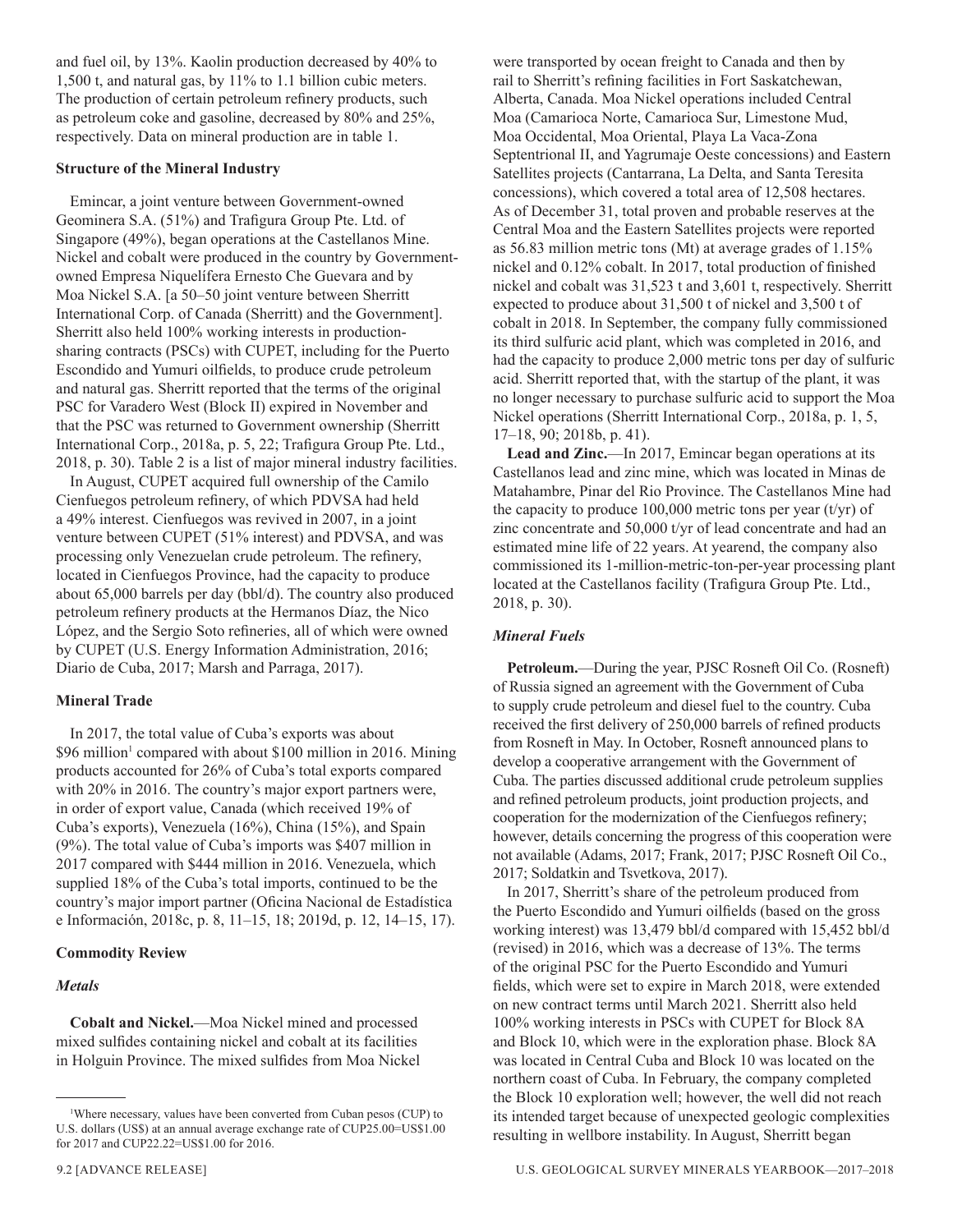drilling a sidetrack from the existing well to reach the original target; however, in December, the company again suspended drilling because of geologic complexities. Drilling was scheduled to resume in the second quarter of 2018, and results were expected to be announced in the third quarter of 2018. Sherritt also expected to acquire two-dimensional seismic data for Block 8A in 2018. In November, the company was awarded a new PSC for Block 6A, which is also located on the north coast of Cuba. Sherritt reported that initial commitments (first subperiod) on Block 6A included the review and reprocessing of two-dimensional seismic data and the subsequent integration into a geophysical and geologic model. Based upon the results of the first subperiod, the company would decide whether to continue into the second subperiod or to terminate the Block 6A PSC. Sherritt reported that future petroleum and gas production would depend upon new reserves in Blocks 10, 8A, and 6A, or the ability to obtain and develop additional PSCs. Sherritt stated that it could not provide assurance that its exploration or development efforts in Blocks 10, 8A, and 6A would result in new commercial production, however, nor yield new petroleum and gas reserves to replace or expand current reserves (Sherritt International Corp., 2018a, p. 5, 22, 35, 54).

Melbana Energy Ltd. of Australia, which held the PSC for Block 9, continued exploration in 2017. Block 9 is located on the north coast of Cuba about 140 kilometers east of Havana. The exploration period for the block was split into four subperiods with withdrawal options at the end of each subperiod. Melbana completed its first exploration subperiod during the year and provided official notification to the Government regulatory authorities of its commitment to the second exploration subperiod. In the second subperiod, the company planned to begin drilling up to two exploration wells in mid-2018 (Melbana Energy Ltd., 2017a, p. 1; 2017b).

#### **MINERAL INDUSTRY HIGHLIGHTS IN 2018**

In 2018, the country's real GDP increased by 2.2% compared with that of 2017. The output value of the mining and quarrying sector continued to make up less than 1.0% of Cuba's GDP. Employment in the mining and quarrying sector, which decreased to 21,500 workers in 2018, continued to account for less than 1.0% of the country's total employment. During the year, 310 enterprises operated in the industrial manufacturing sector and 20 enterprises operated in the mining and quarrying sector. The total value of Cuba's exports decreased to about \$95 million<sup>2</sup> in 2018. Major recipients of Cuba's exports were, in order of export value, Canada (which received 22% of Cuba's exports) and China and Venezuela (19% each). The total value of the country's imports increased to \$459 million, and Venezuela supplied 23% of Cuba's imports (Oficina Nacional de Estadística e Información, 2019a, p. 12; 2019b, p. 12; 2019c, p. 7; 2019d, p. 12, 14–15, 17; U.S. Central Intelligence Agency, 2020).

Emincar continued ramping up production at the Castellanos Mine. The company's processing plant, which was commissioned in 2017, treated about 800,000 t of ore during

the year. Estimated zinc production from the Castellanos Mine was 45,000 t in 2018 compared with 5,000 t in 2017 (table 1; Trafigura Group Pte. Ltd., 2019, p. 32).

In 2018, total production of finished nickel and cobalt at Moa Nickel was 30,708 t and 3,234 t, respectively. The decrease in the production of finished nickel and cobalt compared with that of 2017 was attributed to a disruption in the supply of hydrogen sulfide (which is used in the production of finished nickel and cobalt), a reduction in the availability of mixed sulfides owing to high rainfall at Moa during the year, and rail transportation delays to Fort Saskatchewan. As of December 31, total proven and probable reserves at the Central Moa and Eastern Satellites projects were reported as 54.90 Mt at average grades of 1.15% nickel and 0.12% cobalt. Sherritt reported that the concessions of Moa Nickel were planned to be mined until at least 2034, based on current depletion rates. The company also reported that Moa Nickel was expected to produce between 31,000 and 33,000 t of nickel and between 3,300 and 3,600 t of cobalt in 2019 (Sherritt International Corp., 2019a, p. 3, 7, 17; 2019b).

Sherritt's share of the crude petroleum produced from Puerto Escondido and Yumuri was 4,839 bbl/d in 2018, which was a decrease of about 64% compared with that of 2017. The decrease was attributed to natural reservoir declines from maturing fields and the decrease of Sherrit's PSC percentage to 6% from 45% with the renewal of the Puerto Escondido and Yumuri PSCs in March. The company expected to produce between 3,800 and 4,100 bbl/d and did not plan to drill any additional development wells in Puerto Escondido or Yumuri in 2019. Sherritt reported that Block 10 drilling was scheduled to resume in March 2019 and was expected to be completed in the second quarter of 2019. Melbana Energy continued exploration at Block 9. The company completed an assessment for Block 9 in August and expected to continue advancing its plan to drill up to two exploration wells at the block in 2019 (Melbana Energy Ltd., 2019, p. 4, 7; Sherritt International Corp., 2019a, p. 3, 22; 2019b).

#### **Outlook**

Cuba's economic outlook is expected to remain stable. The slow growth in the economy is expected to continue owing to the United States policy of strengthening Cuban sanctions in 2019, as well as the economic and political crisis in Venezuela, which is Cuba's main trading partner. The country's GDP is expected to increase by about 0.5% in 2019. Cuba will continue to seek foreign direct investment to further develop its hydrocarbons and its nonfuel mineral resources, such as copper, gold, lead, silver, and zinc (Economic Commission for Latin America and the Caribbean, 2019a, p. 1; 2019b; U.S. Department of the Treasury, 2020).

#### **References Cited**

Adams, David, 2017, Cuba and Russia renew oil ties, after Venezuela's supply runs dry: Univision Communication Inc., May 10. (Accessed October 24, 2018, at https://www.univision.com/univision-news/latinamerica/cuba-and-russia-renew-oil-ties-after-venezuelas-supply-runs-dry.)

<sup>2</sup> Where necessary, values have been converted from Cuban pesos (CUP) to U.S. dollars (US\$) at an annual average exchange rate of CUP25.00=US\$1.00 for 2018.

Diario de Cuba, 2017, La estatal CUPET se queda con la participacion de PDVSA en la refineria de Cienfuegos [The State CUPET took over PDVSA participation in the Cienfuegos refinery]: Diario de Cuba, Havana, Cuba, December 15. (Accessed October 24, 2018, at http://www.diariodecuba.com/ cuba/1513327423\_35962.html.) [In Spanish.]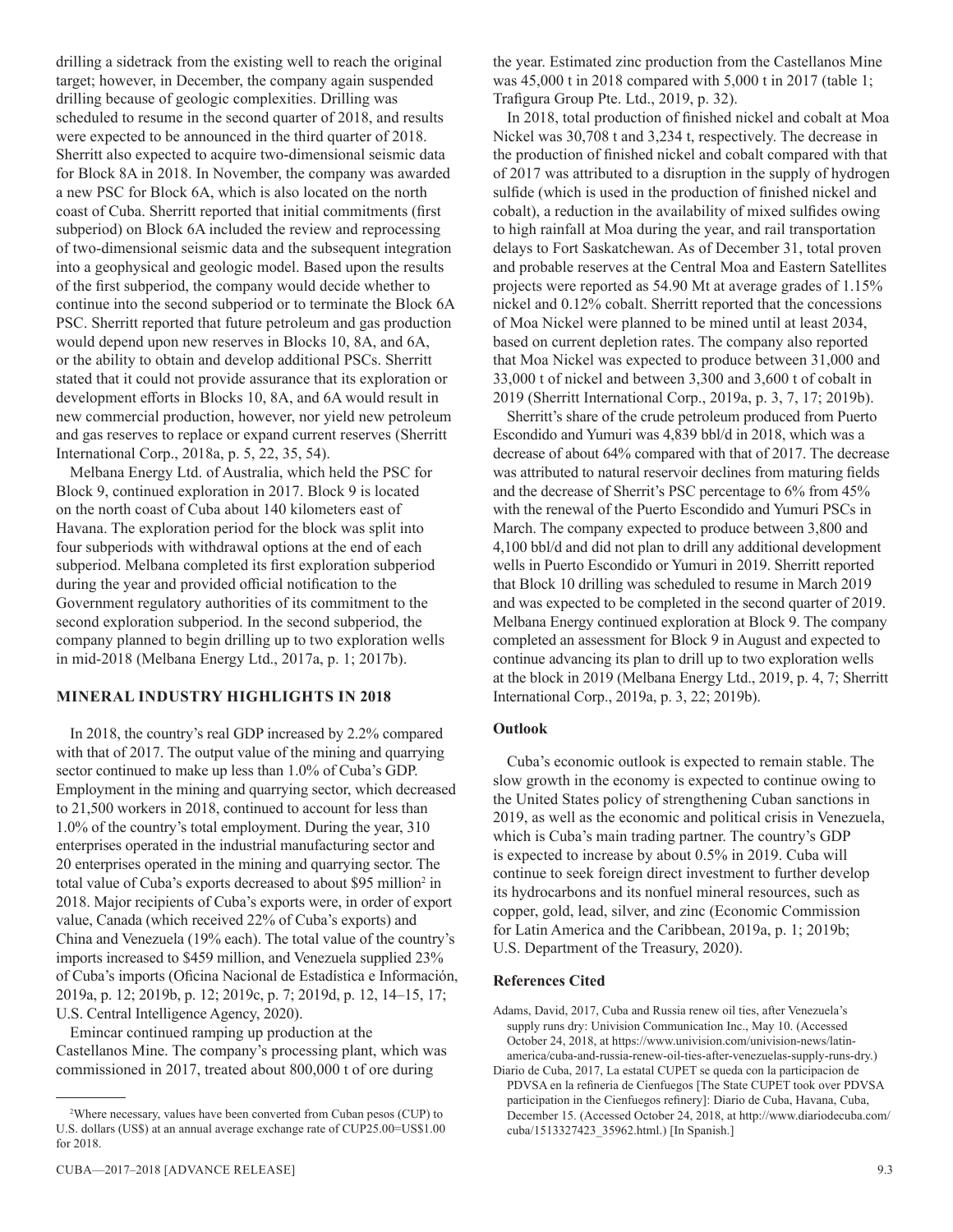Economic Commission for Latin America and the Caribbean, 2018, Estudio economico de America Latina y el Caribe—Cuba [Economic survey of Latin America and the Caribbean Cuba]: Economic Commission for Latin America and the Caribbean, 242 p. (Accessed August 17, 2021, at https://repositorio.cepal.org/bitstream/handle/11362/43964/141/S1800837\_ es.pdf.) [In Spanish.]

Economic Commission for Latin America and the Caribbean, 2019a, Preliminary overview of the Economies of Latin America and the Caribbean—2019: Economic Commission for Latin America and the Caribbean, December, 3 p. (Accessed September 3, 2020, at https://repositorio.cepal.org/bitstream/ handle/11362/45001/107/BPI2019\_Cuba\_en.pdf.)

Economic Commission for Latin America and the Caribbean, 2019b, Update of growth projection for Latin America and the Caribbean in 2019 and 2020— As of November 2019: Economic Commission for Latin America and the Caribbean, 1 p. (Accessed March 24, 2020, at https://www.cepal.org/sites/ default/files/pr/files/table-growth\_projections\_november-2019\_eng\_rev.pdf.)

Frank, Marc, 2017, Russia resumes oil shipments to Cuba helps fill Venezuelan breach: Thomson Reuters, May 3. (Accessed October 25, 2018, at https://www.reuters.com/article/us-cuba-energy-russia-idUSKBN17Z2B8.)

Gaceta Oficial de la República de Cuba, 2014, Gaceta oficial de la República de Cuba—Ministerio de Justicia [Official gazette of the Republic of Cuba— Ministry of Justice]: Havana, Cuba, Gaceta Oficial de la Republica de Cuba, April 16, 240 p. [In Spanish.]

Marsh, Sarah, and Parraga, Marianna, 2017, Cuba takes over Venezuela stake in refinery joint venture: Rigzone.com, Inc., December 14. (Accessed October 24, 2018, at https://www.rigzone.com/news/wire/cuba\_takes\_over\_ venezuela stake in refinery joint venture-14-dec-2017-152814-article/.)

Melbana Energy Ltd., 2017a, Cuba—Block 9 production sharing contract: Melbourne, Victoria, Australia, Melbana Energy Ltd., 7 p. (Accessed October 23, 2018, at http://www.melbana.com/site/PDF/2333\_0/ CubaBlock9ProjectFlyer6September2017.)

Melbana Energy Ltd., 2017b, Cuba—Melbana commits to second subperiod exploration program for Block 9: Melbourne, Victoria, Australia, Melbana Energy Ltd. press release, October 11, 2 p. (Accessed October 23, 2018, at http://www.melbana.com/site/PDF/2381\_0/ MelbanaCommitstoBlock9SecondSubPeriod.)

Melbana Energy Ltd., 2019, Annual report 2018: Melbourne, Victoria, Australia, Melbana Energy Ltd., 68 p. (Accessed October 1, 2019, at http://www.melbana.com/site/cpfile/2742\_1/MAY\_2033594.pdf.)

Ministerio del Comercio Exterior y la Inversión Extranjera, 2018, Cuba— Cartera de oportunidades de inversión extranjera 2017–2018 [Portfolio of opportunities for foreign investment 2017–-2018]: Havana, Cuba, Ministry of Foreign Trade and Investments, 299 p. [In Spanish.]

Ministerio del Comercio Exterior y la Inversión Extranjera, 2019, Cuba— Cartera de oportunidades de inversión extranjera 2018–2019 [Portfolio of opportunities for foreign investment 2018–2019]: Havana, Cuba, Ministry of Foreign Trade and Investments, 323 p. (Accessed March 24, 2020, at https://www.mincex.gob.cu/files/cartera\_de\_oportunidades\_de\_inversion\_ extranjera\_2018-2019\_web\_opt\_0.pdf.) [In Spanish.]

Oficina Nacional de Estadística e Información, 2018a, Anuario estadístico de Cuba 2017—Empleo y salarios [Statistical yearbook of Cuba 2017— Employment and salaries]: Oficina Nacional de Estadística e Información, 19 p. [In Spanish.]

Oficina Nacional de Estadística e Información, 2018b, Anuario estadístico de Cuba 2017—Organizacion institucional [Statistical yearbook of Cuba 2017— Institutional organization]: Oficina Nacional de Estadística e Información, 10 p. [In Spanish.]

Oficina Nacional de Estadística e Información, 2018c, Anuario estadístico de Cuba 2017—Sector externo [Statistical yearbook of Cuba 2016—External sector]: Oficina Nacional de Estadística e Información, 46 p. [In Spanish.] Oficina Nacional de Estadística e Información, 2019a, Anuario estadístico de Cuba 2018—Cuentas Nacionales [Statistical yearbook of Cuba 2018— National accounts]: Oficina Nacional de Estadística e Información, 23 p. [In Spanish.]

Oficina Nacional de Estadística e Información, 2019b, Anuario estadístico de Cuba 2017—Empleo y salarios [Statistical yearbook of Cuba 2018— Employment and salaries]: Oficina Nacional de Estadística e Información, 19 p. [In Spanish.]

Oficina Nacional de Estadística e Información, 2019c, Anuario estadístico de Cuba 2018—Organización institucional [Statistical yearbook of Cuba 2018— Institutional organization]: Oficina Nacional de Estadística e Información, 10 p. [In Spanish.]

Oficina Nacional de Estadística e Información, 2019d, Anuario estadístico de Cuba 2018—Sector externo [Statistical yearbook of Cuba 2018—External sector]: Oficina Nacional de Estadística e Información, 47 p. [In Spanish.]

Petróleos de Venezuela, S.A., 2017, Informe de gestión anual 2016 [Annual management report 2016]: Caracas, Venezuela, Petróleos de Venezuela, S.A., 136 p. (Accessed March 23, 2019, at http://www.pdvsa.com/images/pdf/ Inversionistas/INFORMEDEGESTION2016.pdf.) [In Spanish.]

PJSC Rosneft Oil Co., 2017, Rosneft to develop cooperation with Cuba: Moscow, Russia, PJSC Rosneft Oil Co. press release, October 7. (Accessed October 25, 2018, at https://www.rosneft.com/press/news/item/188017/.)

Shedd, K.B., 2019, Cobalt: U.S. Geological Survey Mineral Commodity Summaries 2019, p. 50–51.

Sherritt International Corp., 2018a, 2017 annual information form: Toronto, Ontario, Canada, Sherritt International Corp., March 20, 101 p. (Accessed October 19, 2018, at https://s2.q4cdn.com/343762060/files/doc\_ financials/2017/Sherritt-AIF-Printer-Version-(revised).pdf.)

Sherritt International Corp., 2018b, Sherritt 2018 investor day: Toronto, Ontario, Canada, Sherritt International Corp., May 30, 99 p. (Accessed October 19, 2018, at https://s2.q4cdn.com/343762060/files/doc\_ presentations/2018/05/2018-05-31-Sherrrit-Investor-Day-Final.pdf.)

Sherritt International Corp., 2019a, 2018 annual information form: Toronto, Ontario, Canada, Sherritt International Corp., February 13, 106 p. (Accessed October 1, 2019, at https://s2.q4cdn.com/343762060/files/doc\_ financials/2018/Q4/SEDAR\_AIF.PDF.)

Sherritt International Corp., 2019b, Sherritt announces 2018 production results and guidance for 2019: Toronto, Ontario, Canada, Sherritt International Corp., January 28. (Accessed October 1, 2019, at https://www.sherritt.com/English/ Investor-Relations/News-Releases/News-Release-Details/2019/Sherritt-Announces-2018-Production-Results-and-Guidance-for-2019/default.aspx.)

Soldatkin, V., and Tsvetkova, M., 2017, Rusa Rosneft negocia suministro de petroleo a Cuba [Russian Rosneft negotiates oil supply to Cuba]: Thomson Reuters, December 18. (Accessed August 17, 2021, at https://jp.reuters.com/ article/petroleo-cuba-rusia-idLTAKBN1EC130-OUSLB.) [In Spanish.]

Trafigura Group Pte. Ltd., 2018, 2017 annual report: Singapore, Trafigura Group Pte. Ltd., 88 p. (Accessed October 15, 2018, at https://www.trafigura.com/ media/364892/trafigura-2017-annual-report.pdf.)

Trafigura Group Pte. Ltd., 2019, 2018 annual report: Singapore, Trafigura Group Pte. Ltd., 100 p. (Accessed September 27, 2019, at https://www.trafigura.com/ brochure/2018-trafigura-annual-report.)

U.S. Central Intelligence Agency, 2020, Cuba, *in* The world factbook: U.S. Central Intelligence Agency, August 10. (Accessed August 26, 2020, at https://www.cia.gov/library/publications/the-world-factbook/geos/cu.html).

U.S. Department of the Treasury, 2020, Resource center—Cuba sanctions: U.S. Department of the Treasury. (Accessed March 23, 2020, at https://www.treasury.gov/resource-center/sanctions/programs/pages/cuba.aspx.)

U.S. Energy Information Administration, 2016, Cuba—Analysis: U.S. Energy Information Administration, July. (Accessed October 12, 2018, at https://www.eia.gov/international/analysis/country/CUB.)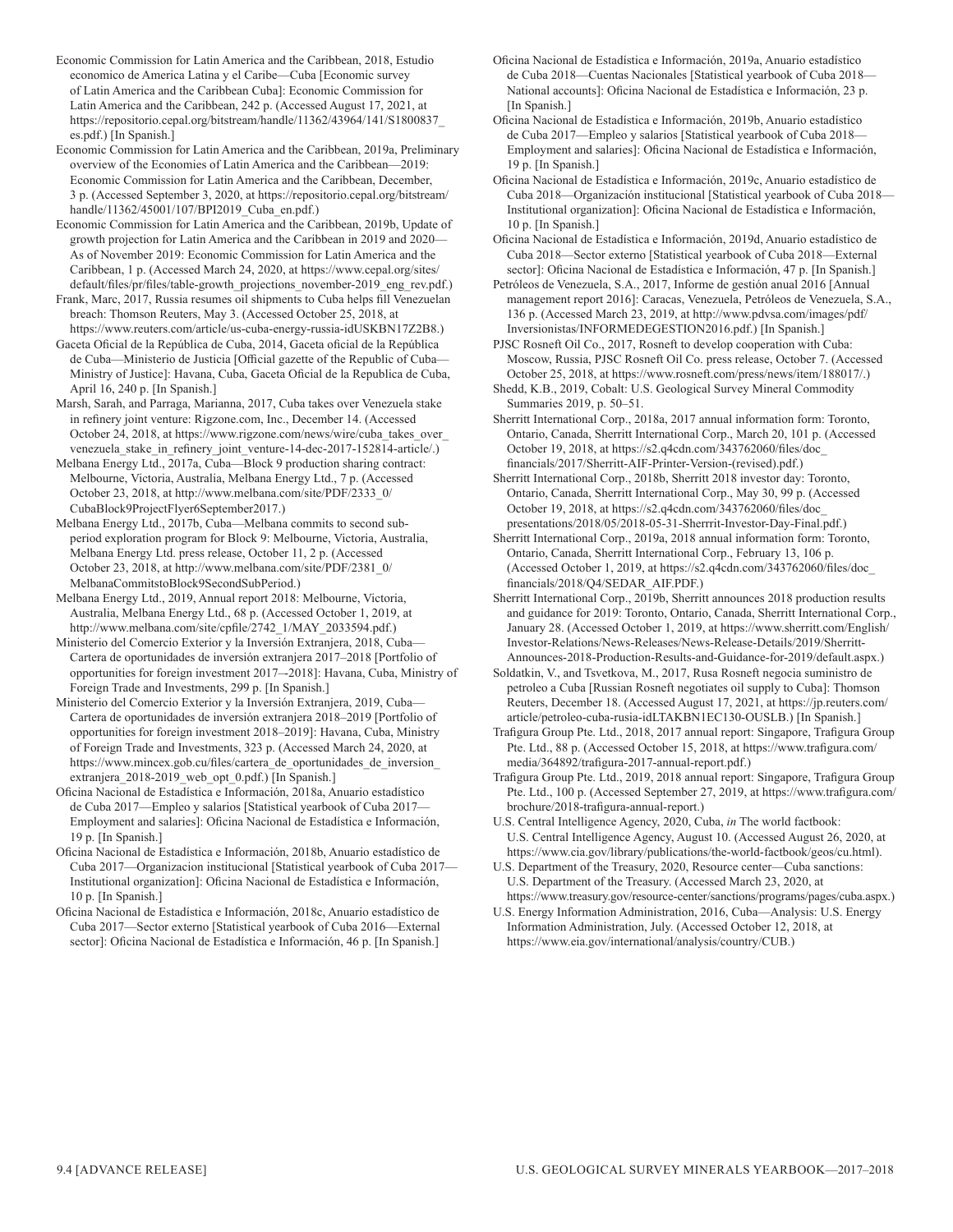#### TABLE 1

#### CUBA: PRODUCTION OF MINERAL COMMODITIES<sup>1</sup>

#### (Metric tons, gross weight, unless otherwise specified)

| Commodity <sup>2</sup>                                 |                            | 2014                 | 2015                 | 2016                  | 2017      | 2018                |
|--------------------------------------------------------|----------------------------|----------------------|----------------------|-----------------------|-----------|---------------------|
| <b>METALS</b>                                          |                            |                      |                      |                       |           |                     |
| Cobalt, mine, Co content <sup>e</sup>                  |                            | $3,300$ <sup>r</sup> | $4,000$ <sup>r</sup> | $3,900$ <sup>r</sup>  | 3,900     | 3,500               |
| Iron and steel, raw steel                              |                            | 257,700              | 221,800              | 205,000               | 210,100   | 222,000             |
| Nickel, Ni content:                                    |                            |                      |                      |                       |           |                     |
| Mine, laterite ore                                     |                            | 51,600               | 53,800 r             | 51,600                | 52,800    | 51,000              |
| Intermediate: <sup>e</sup>                             |                            |                      |                      |                       |           |                     |
| Ammoniacal liquor precipitate and unspecified          |                            | 620                  | 690                  | 640                   | 740       | 700                 |
| Nickel cobalt sulfide                                  |                            | 36,700               | 36,700               | 34,800                | 35,200    | 34,800              |
| Oxide sinter, including oxides                         |                            | 13,252               | 14,667               | 15,006                | 15,751    | 16,000              |
| Lead, mine, Pb content                                 |                            |                      |                      |                       | $3,000$ e | $24,000$ $^{\circ}$ |
| Zinc, mine, Zn content                                 |                            | -−                   |                      | Ξ.                    | 5,000 °   | 45,000 °            |
| <b>INDUSTRIAL MINERALS</b>                             |                            |                      |                      |                       |           |                     |
| Abrasives, volcanic ash                                |                            | 131,200              | 99,900               | 105,000               | 98,300    | 93,300              |
| Cement, hydraulic                                      |                            | 1,579,900            | 1,517,800            | 1,492,600             | 1,430,600 | 1,590,200           |
| Clay:                                                  |                            |                      |                      |                       |           |                     |
| Bentonite                                              |                            | 700                  | 500                  | 389                   | 589       | 630                 |
| Kaolin                                                 |                            | 1,700                | 1,500                | 2,500                 | 1,500     | 2,700               |
| Feldspar                                               |                            | 3,600 °              | 3,300 °              | 3,900                 | 3,600     | 3,000               |
| Gypsum, mine                                           | thousand metric tons       | 98                   | 91                   | 74                    | 85        | 100                 |
| Lime                                                   |                            | 51,500               | 51,500               | 48,600                | 47,600    | 50,000              |
| Salt                                                   | thousand metric tons       | 243                  | 285                  | 248                   | 246       | 193                 |
| Sand and gravel, industrial, silica                    |                            | 47,000               | 25,000               | 19,000                | 22,000    | 23,000              |
| Stone, sand and gravel, construction:                  |                            |                      |                      |                       |           |                     |
| Sand and gravel, sand, calcareous <sup>3</sup>         | thousand metric tons       | 2,700                | 2,900                | 2,800                 | 2,600     | 2,800               |
| Stone:                                                 |                            |                      |                      |                       |           |                     |
| Crushed:                                               |                            |                      |                      |                       |           |                     |
| Limestone                                              | do.                        | 2,000                | 1,900                | 1,900                 | 1,900     | 2,100               |
| Other, unspecified <sup>3</sup>                        | do.                        | 7,000                | 7,200                | 6,800                 | 6,300     | 6,900               |
| Other, size and shape unspecified, marble <sup>3</sup> |                            | 18,000               | 13,000               | 16,000                | 19,000    | 21,000              |
| Sulfur, compounds, sulfuric acid                       | thousand metric tons       | 404                  | 406                  | 533                   | 913       | 945                 |
| Zeolites                                               |                            | 43,100               | 50,800               | 52,800                | 56,500    | 52,600              |
| MINERAL FUELS AND RELATED MATERIALS                    |                            |                      |                      |                       |           |                     |
| Natural gas, marketable                                | thousand cubic meters      | 1,199,900            | 1,244,500            | 1,185,400             | 1,050,800 | 970,100             |
| Petroleum:                                             |                            |                      |                      |                       |           |                     |
| Crude                                                  | thousand 42-gallon barrels | 21,296               | 20,685               | $19,199$ <sup>r</sup> | 18,000    | $18,000$ $^{\circ}$ |
| Refinery: <sup>4</sup>                                 |                            |                      |                      |                       |           |                     |
| Asphalt                                                | do.                        | 370                  | $390$ <sup>r</sup>   | 350 <sup>r</sup>      | 350       | 350 <sup>°</sup>    |
| Fuel oil                                               | do.                        | 17,000               | 17,000               | $8,000$ <sup>r</sup>  | 9,000     | 9,000 °             |
| Gasoline, motor                                        | do.                        | 4,700                | 3,800                | $1,600$ <sup>r</sup>  | 1,200     | $1,200$ $\degree$   |
| Kerosene                                               | do.                        | 190                  | 220                  | 12 <sup>r</sup>       | 20        | 20 <sup>°</sup>     |
| Liquefied petroleum gas                                | do.                        | 780                  | 590                  | $400$ <sup>r</sup>    | 600       | 600e                |
| Lubricants                                             | do.                        | 330 <sup>r</sup>     | 350                  | 350                   | 350       | 350 <sup>°</sup>    |
| Naphtha                                                | do.                        | 1,800                | 2,000                | $1,300$ <sup>r</sup>  | 1,800     | 1,800 °             |
| Petroleum coke                                         | do.                        | 70                   | 50                   | 50                    | 10        | 10 <sup>e</sup>     |
| Total                                                  | do.                        | 25,000               | 24,000               | $12,000$ <sup>r</sup> | 13,000    | $13,000$ e          |

<sup>e</sup>Estimated. <sup>r</sup>Revised. do. Ditto. -- Zero.

<sup>1</sup>Table includes data available through October 3, 2019. All data are reported unless otherwise noted. Totals, estimated data, and some reported data are rounded to no more than three significant digits; may not add to totals shown.

<sup>2</sup>In addition to the commodities listed, crude construction materials and lead may have been produced, but available information was inadequate to make reliable estimates of output.

<sup>3</sup>Units of measurement were converted to metric tons from cubic meters. Data are rounded to no more than two significant digits.

4 Units of measurement were converted to thousand 42-gallon barrels from metric tons. Data are rounded to no more than two significant digits.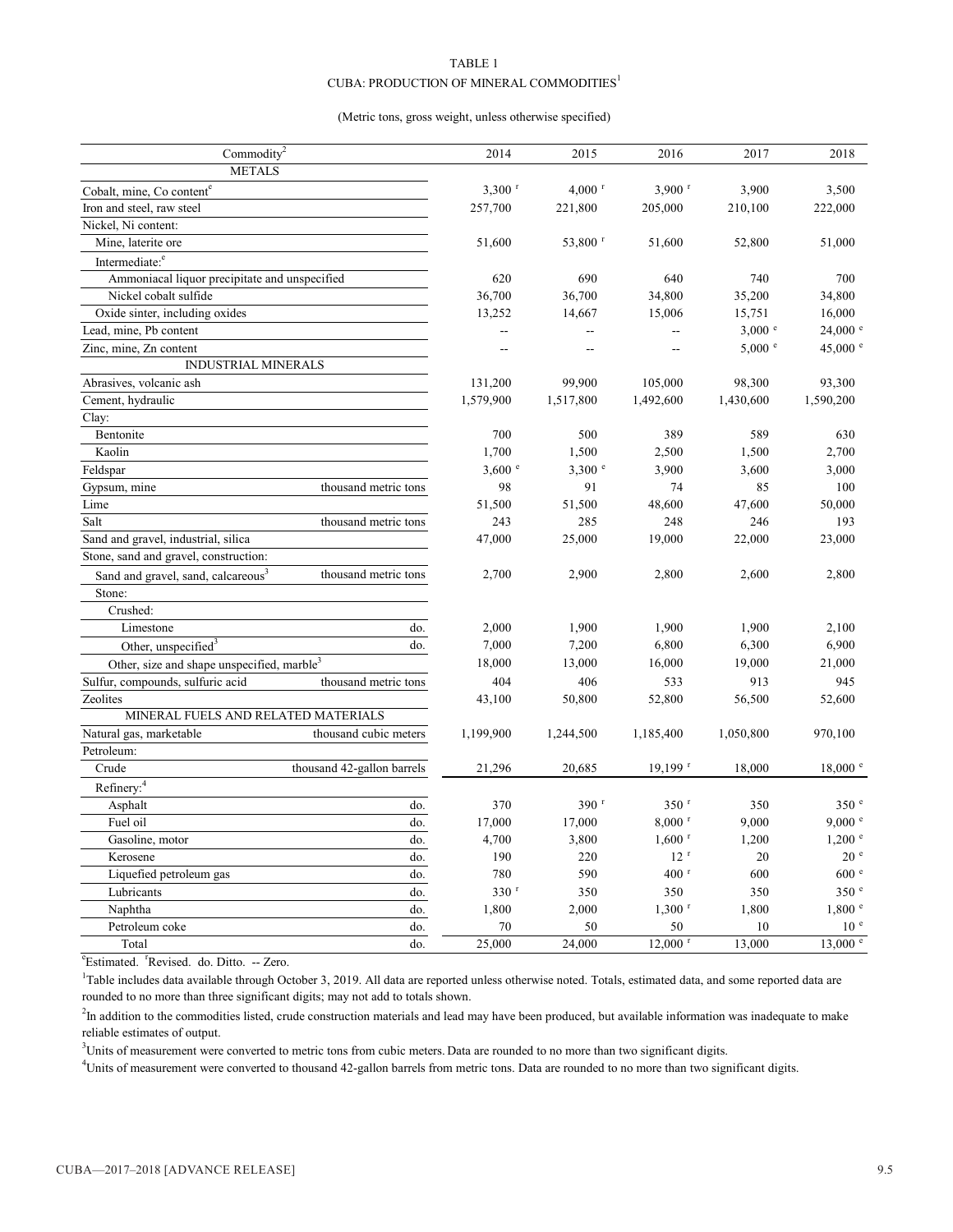#### TABLE 2 CUBA: STRUCTURE OF THE MINERAL INDUSTRY IN 2018

#### (Thousand metric tons unless otherwise specified)

|                          |                     |                                                      |                                       | Annual         |
|--------------------------|---------------------|------------------------------------------------------|---------------------------------------|----------------|
| Commodity                |                     | Major operating companies and major equity owners    | Location of main facilities           | capacity       |
| Cement                   |                     | Cementos Cienfuegos S.A. (Government, 50%, and       | Cienfuegos, Cienfuegos                | 1,500          |
|                          |                     | LafargeHolcim Ltd., 50%)                             | Province                              |                |
| Do.                      |                     | Cementos Curazao N.V.                                | Barrio Mujica, Mariel,                | 1,110          |
|                          |                     |                                                      | Artemisa Province                     |                |
| Do.                      |                     | Fábrica de Cemento 26 de julio                       | Nuevitas, Camaguey Province           | 600            |
| Do.                      |                     | Fábrica de Cemento Mártires de Artemisa              | Artemisa, Artemisa Province           | 600            |
| Do.                      |                     | Fábrica de Cemento Siguaney                          | Siguaney, Sancti Spiritus<br>Province | 300            |
| Cobalt, mine, Co content |                     | Moa Nickel S.A. (Government, 50%, and Sherritt       | Moa Bay Mine and processing           | $\overline{4}$ |
|                          |                     | International Corp., 50%)                            | plant, Moa, Holguin Province          |                |
| Gypsum                   |                     | Empresa de Materiales de la Construcción de          | Punta Alegre, Ciego de Avila          | NA             |
|                          |                     | Ciego de Avila                                       | Province                              |                |
| Lead, mine, concentrate  |                     | Empresa Mixta Minera del Caribe (Emincar) (Geominera | Castellanos Mine, Minas de            | 50             |
|                          |                     | S.A., 51%, and Trafigura Group Pte. Ltd., 49%)       | Matahambre, Pinar del Rio             |                |
|                          |                     |                                                      | Province                              |                |
| Natural gas              | thousand            | Empresa de Perforación y Extracción                  | Northern coast between                | 900,000        |
|                          | cubic meters        | de Petróleo del Centro                               | Havana and Cardenas                   |                |
|                          |                     |                                                      | primarily Mayabeque Province          |                |
| Do.                      | do.                 | Sherritt International Corp. (gross working-interest | Puerto Escondido and Yumuri           | $\rm NA$       |
|                          |                     | production in production-sharing contracts with      | oilfields                             |                |
|                          |                     | the Government)                                      |                                       |                |
| Nickel, mine, Ni content |                     | Empresa Niquelífera Ernesto Che Guevara              | Ernesto Che Guevara Mine              | 34             |
|                          |                     | (Government, 100%)                                   | and processing plant,                 |                |
|                          |                     |                                                      | Punta Gorda, Holguin Province         |                |
| Do.                      |                     | Moa Nickel S.A. (Government, 50%, and Sherritt       | Moa Bay Mine and processing           | 37             |
|                          |                     | International Corp., 50%)                            | plant, Moa, Holguin Province          |                |
| Petroleum:               |                     |                                                      |                                       |                |
| Crude                    | thousand            | Empresa de Perforación y Extracción                  | Northern coast between                | 10,000         |
|                          | 42-gallon barrels   | de Petróleo del Centro                               | Havana and Cardenas,                  |                |
|                          |                     |                                                      | primarily Mayabeque Province          |                |
| Do.                      | do.                 | Sherritt International Corp. (gross working-interest | Puerto Escondido and Yumuri           | 5,000          |
|                          |                     | production in production-sharing contracts with      | oilfields                             |                |
|                          |                     | contracts with the Government)                       |                                       |                |
| Refinery products        | do.                 | Union Cuba-Petróleo (Government, 100%)               | Camilo Cienfuegos refinery,           | 23,700         |
|                          |                     |                                                      | Cienfuegos, Cienfuegos                |                |
|                          |                     |                                                      | Province                              |                |
| Do.                      | do.                 | do.                                                  | Hermanos Díaz refinery, Santiago      | 8,000          |
|                          |                     |                                                      | de Cuba, Santiago de Cuba             |                |
|                          |                     |                                                      | Province                              |                |
| Do.                      | do.                 | do.                                                  | Ñico López refinery, City             | 44,500         |
|                          |                     |                                                      | of Havana                             |                |
| Do.                      | do.                 | do.                                                  | Sergio Soto refinery, Cabaiguan,      | NA             |
|                          |                     |                                                      | Sancti Spiritus Province              |                |
| Sand, silica             |                     | Algaba quarry                                        | Near Trinidad, Sancti Spiritus        | 50             |
|                          |                     |                                                      | Province                              |                |
| Do.                      |                     | Cajobabo                                             | Imias, Guantanamo Province            | NA             |
| Do.                      |                     | Malabe quarry                                        | NA                                    | 30             |
| Steel                    |                     | Grupo Metalúrgico Acinox (Government, 100%),         | Cotorro, La Havana Province           |                |
|                          |                     | including:                                           |                                       |                |
|                          |                     | Empresa Siderurgica Jose Marti                       |                                       | NA             |
| Do.                      |                     | Camagüey                                             | Las Tunas, Las Tunas Province         | NA             |
| Sufuric acid             | thousand            | Moa Nickel S.A. (Government, 50%, and Sherritt       | Moa, Holguin Province                 | 2              |
|                          | metric tons per day | International Corp., 50%)                            |                                       |                |

See footnotes at end of table.